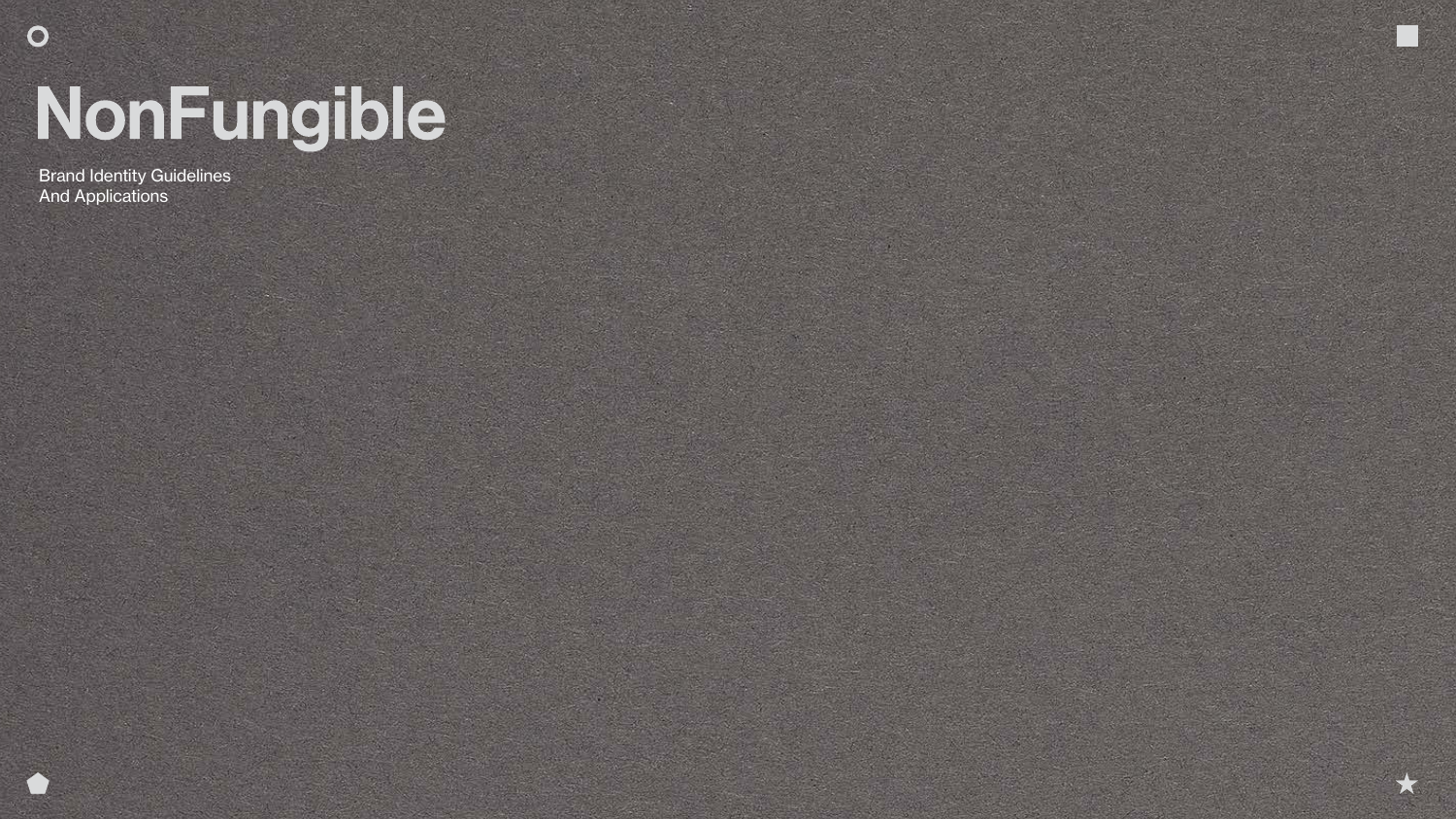NONFUNGIBLE GUIDELINES

### MINIMUM SIZES

Establishing a minimum size ensures that the impact and legibility of the Logo is not compromised in application. Due to the higher resolution available in print vs that of screen based media (300dpi vs 72dpi respectively), we are able to reproduce the Logo at a fractionally smaller size in print without any graphic deterioration.

## **Digital**

**Digital** 150px



To ensure legibility and impact, Nonfungible Logo should never be reproduced smaller than 150px in any digital communication.

## **Print**

To ensure legibility and impact, Nonfungible Logo should never be reproduced smaller than 50mm in any print communication.

**A NonFungible** 

Print 50mm



Print 20mm

 $\begin{picture}(180,10) \put(0,0){\line(1,0){10}} \put(10,0){\line(1,0){10}} \put(10,0){\line(1,0){10}} \put(10,0){\line(1,0){10}} \put(10,0){\line(1,0){10}} \put(10,0){\line(1,0){10}} \put(10,0){\line(1,0){10}} \put(10,0){\line(1,0){10}} \put(10,0){\line(1,0){10}} \put(10,0){\line(1,0){10}} \put(10,0){\line(1,0){10}} \put(10,0){\line($ 

## **SE NonFungible**

 $\begin{array}{ccc} \mathbf{v} & \mathbf{v} & \mathbf{v} \end{array}$ 

Digital 40px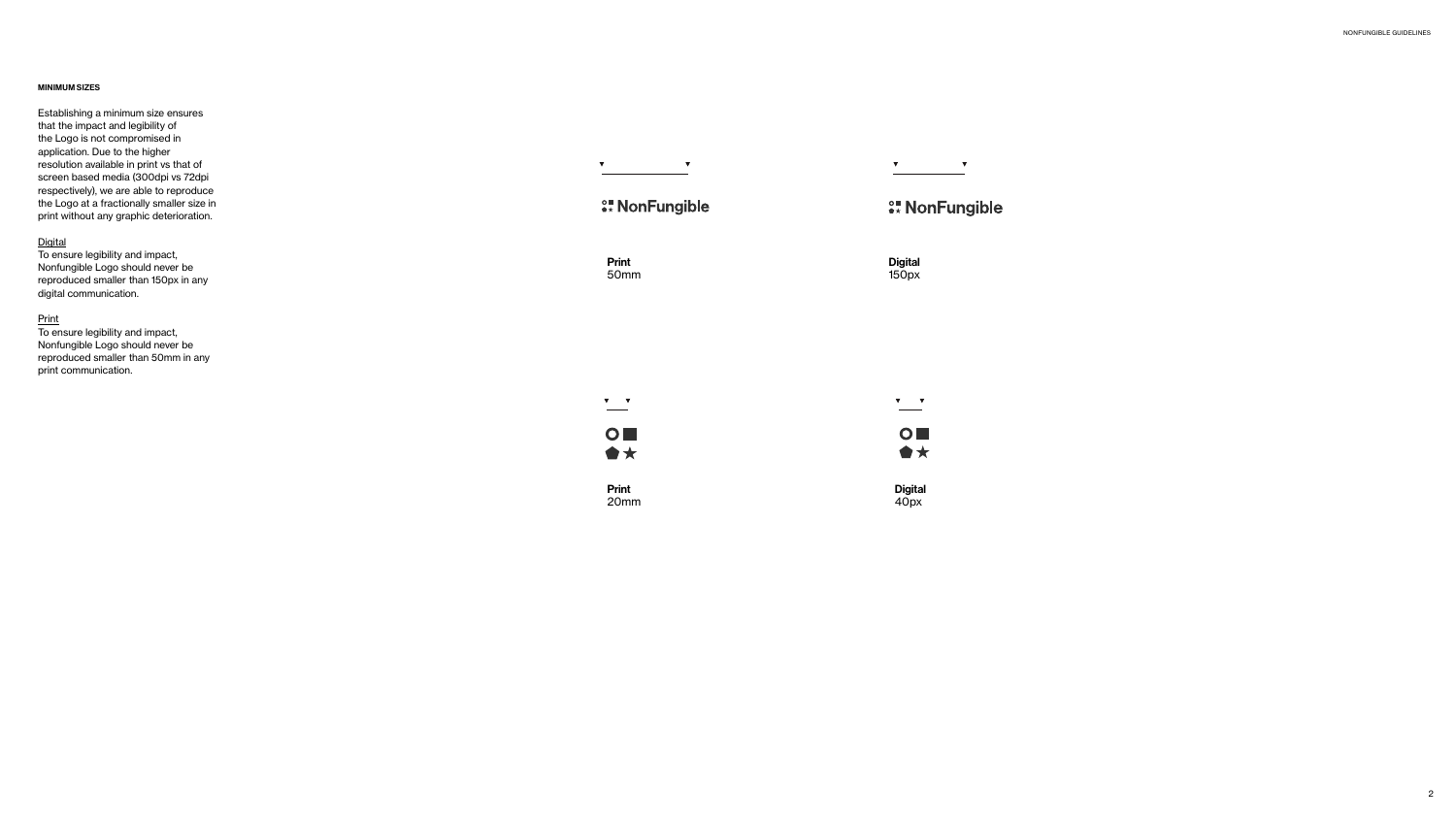**A** NonFungible

## LOGO MISUSE

The Logo and Lock-ups, elements of the official brand of Nonfungible, should be used with the utmost consistency and integrity.

Only the supplied Logo and Lock-up files should be used. The Logo and Lock-ups should never be tweaked, manipulated, used at sizes below minimum allowances, rendered in colors other than brand colors, etc. Please see notes below.

> Do not stretch or manipulate the Logo Do not outline the Logo or Lock-ups. or Lock-ups.



Integrity of the Logo and Lock-ups

## **Example 10 NonFungible**

Never add a box or a shape to the Logo or Lock-ups.

## **ex NonFungible**

Never set the Logo or Lock-ups in a "non-identity" color.

## **OF NONFUNGIBLE**

## **WonFungible** new technology

Never reinterpret, redrawn or reinvent the Logo or Lock-ups.



Never rotate the Logo or Lock-ups.

Do not place imagery within the typography of the Logo.

**Expanding MonFungible** 

## *\** NonFungible

Do not change the transparency of the logo



Do not adjust placement, spacing, scale, weight of ANY element of the the Logo or Lock-ups. Do not create new Lock-ups.

**WonFungible** 

Do not use drop shadows or any other effects

Do not scale the Logo or Lock-ups below the minimum allowable sizes.

<sup>○■</sup> NonFungible

Do not typeset any part of the Logo or Lock-ups.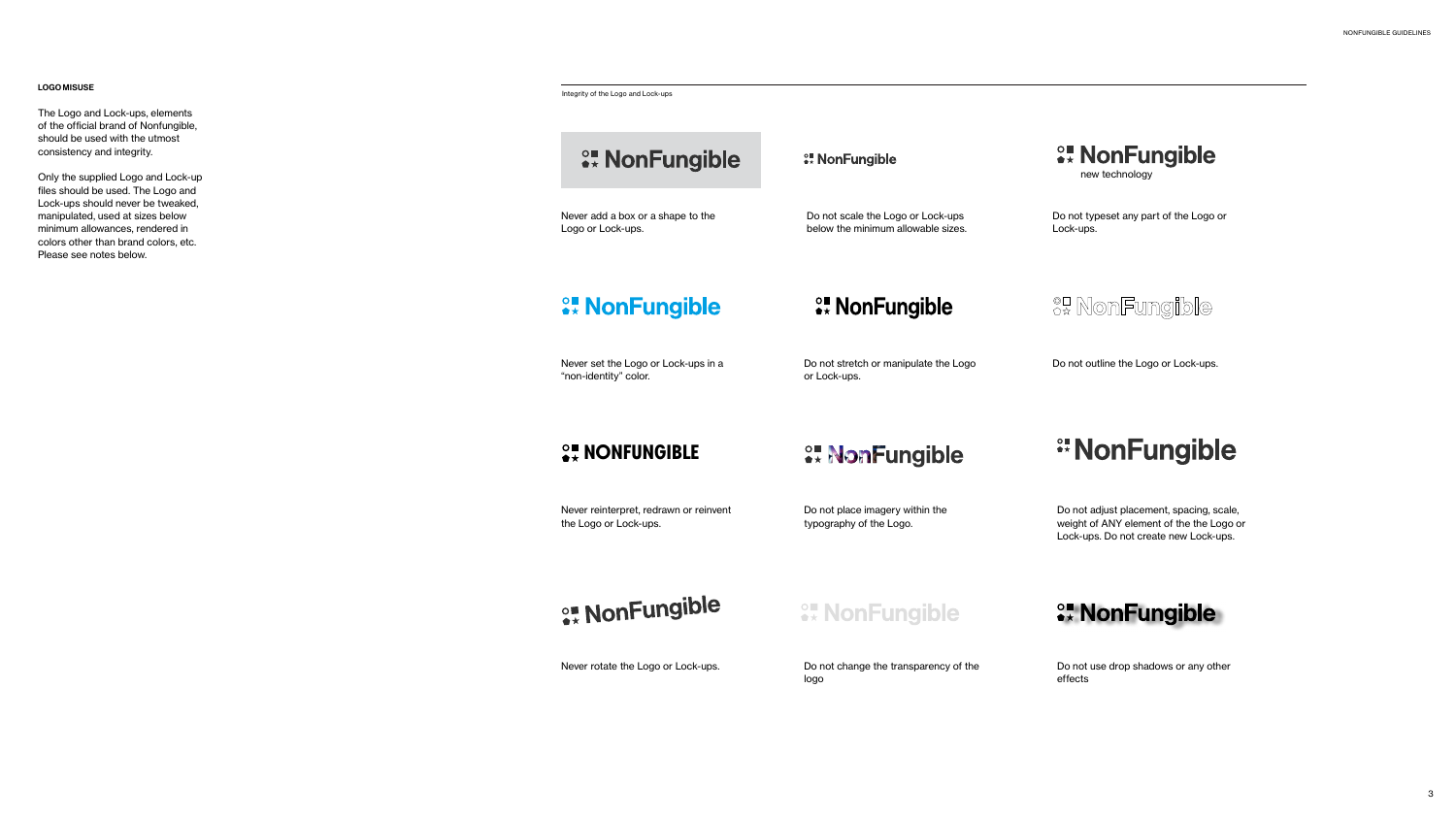NONFUNGIBLE GUIDELINES

 $\overline{\mathbf{v}}$ 

## THE LOGO

Nonfungible logo represents the company, its values and integrity.

It is essential that the logo is used correctly and consistently in all forms of communication. It should never be redrawn, modified or enclosed in a box or frame. The logo should only be reproduced in the authorised colour palette in its positive or negative form.

The standard logo and all authorised variations of the logo are provided in different file formats.



# % NonFungible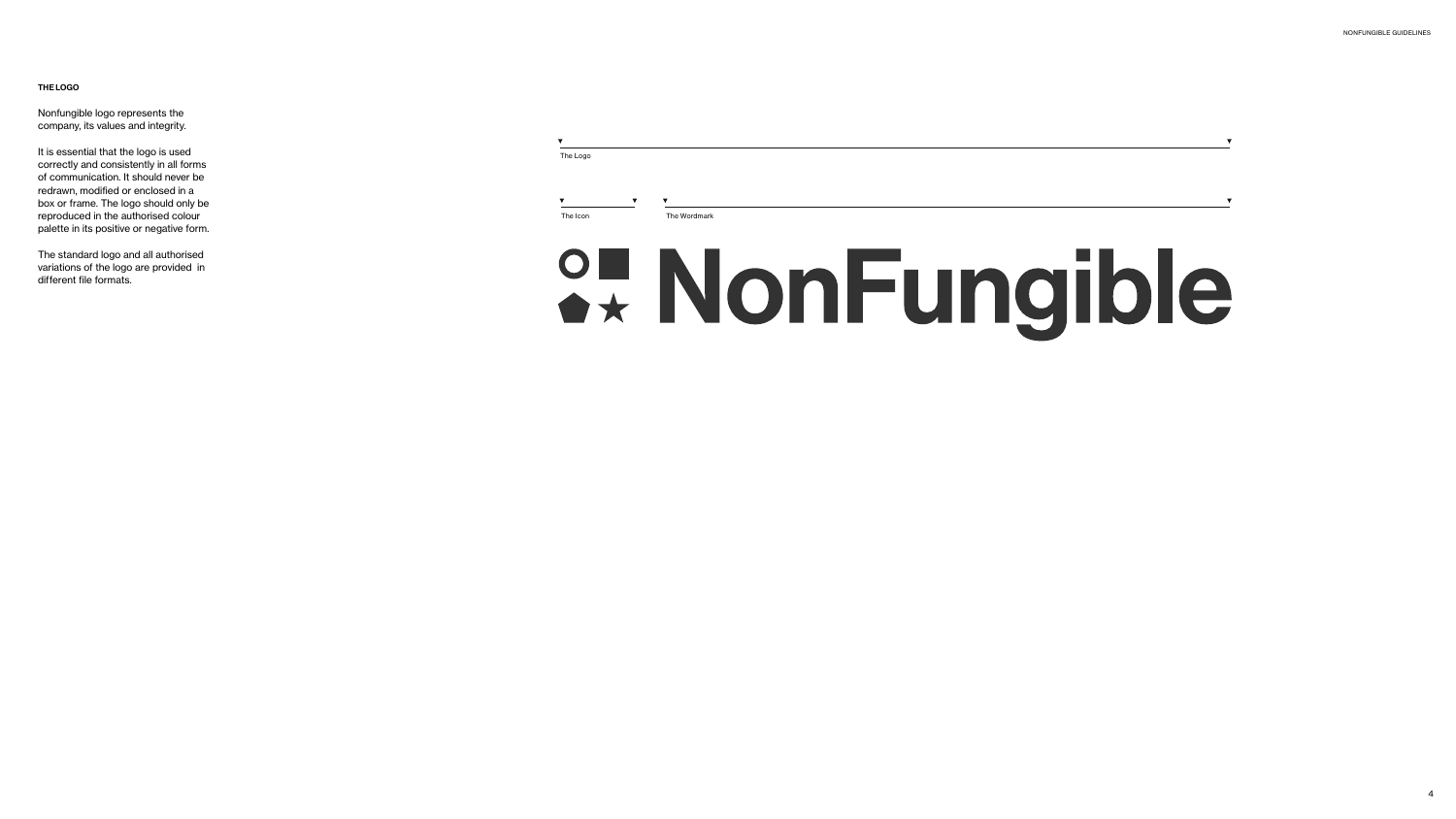NONFUNGIBLE GUIDELINES

THE LOGO

 $\rightarrow$  Space between the Icon & Wordmark

The Space between the Icon and the Wordmark is equal to the counter space in the 'o' of the Wordmark.



 $\begin{array}{c|c}\n\hline\n\end{array}$ 

The Logo

The Wordmark

# 2. NonFungible

 $\overline{\mathbf{v}}$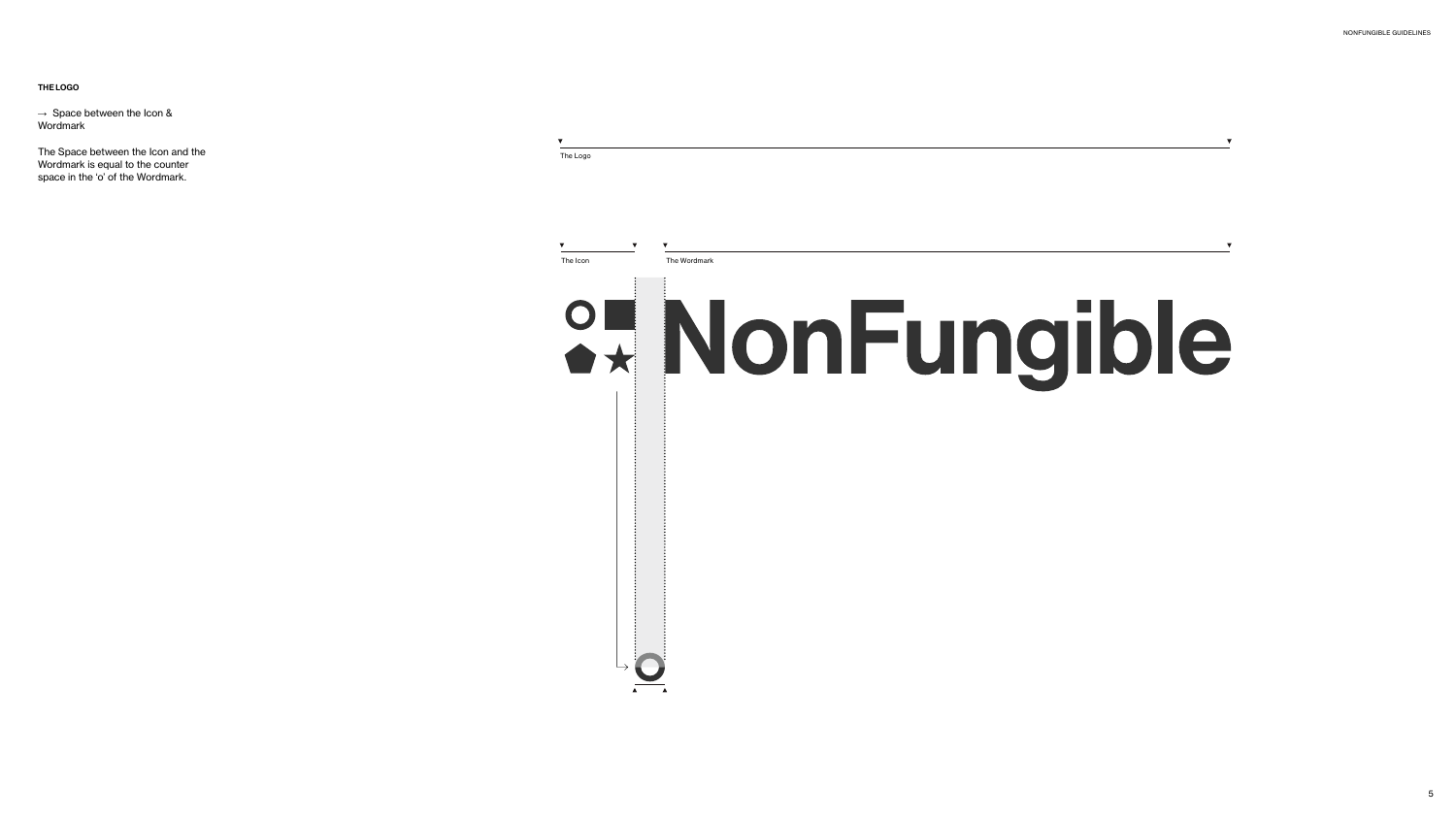## THE LOGO

 $\rightarrow$  The Icon's Exclusion Zone

The Exclusion Zone ensures the legibility and impact of the Logo by isolating it from competing visual elements such as text and supporting graphics. The same rules applies for all Lockups.

This zone should be considered as the absolute minimum safe distance, in most cases the Logo should be given even more room to breath.

The exclusion zone is equal to the height of the Icon (marked as x in the diagram).



x

 $\mathbf O$ 

## & NonFungible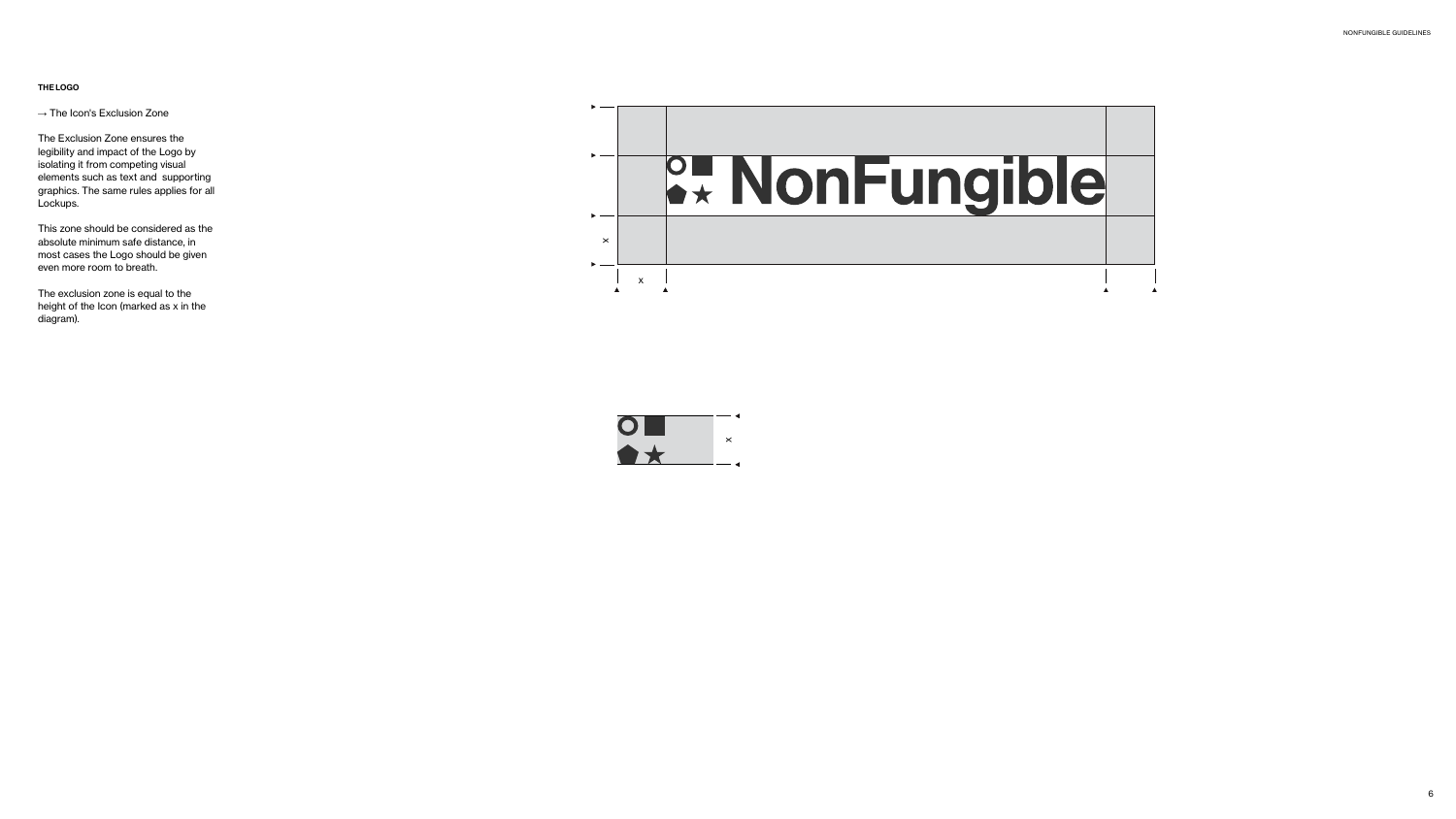## THE ICON

 $\rightarrow$  The Icon's Exclusion Zone

If you are using the Icon instead of the Logo, the same exclusion rules apply.

The Icon's exclusion zone is equal to half the height of the Icon (marked as x in the diagram).